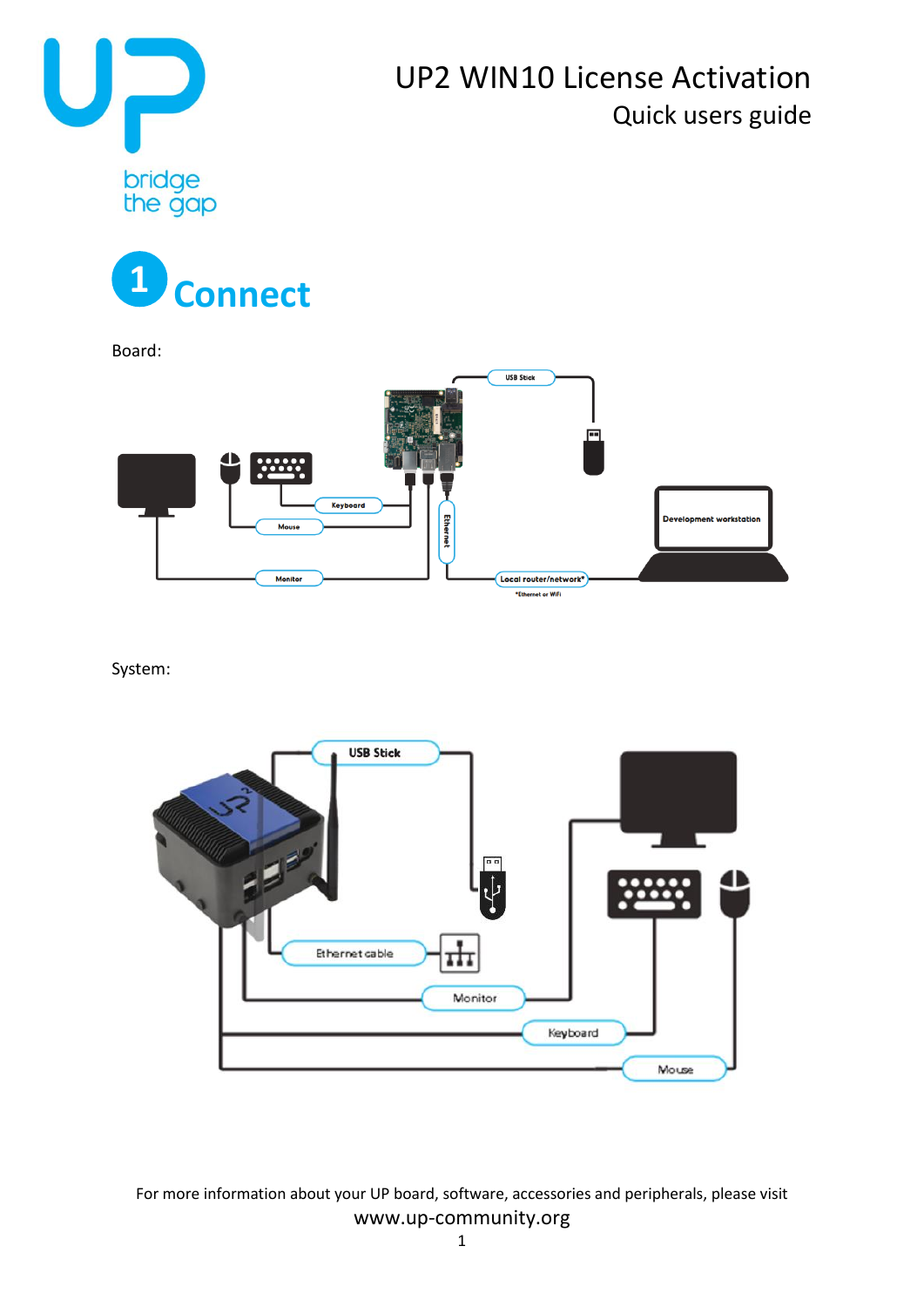

## UP2 WIN10 License Activation Quick users guide

- a. Insert the USB drive before connecting the 5V / 6A DC adapter. Upon receiving power, the board/system will turn on automatically.
- b. The board/system is set to automatically try to boot from the inserted USB drive
- c. You do not need to make changes to the BIOS settings to install the operating system.

For more info on the BIOS and how to change the BIOS password, see [https://wiki.up](https://wiki.up-community.org/)[community.org](https://wiki.up-community.org/)



- 1. Make sure to connect monitor before powering up if the board is powered up before connecting a monitor, you may need to power cycle the board to see the display
- 2. Connect power supply to the board and plug in power supply to an outlet

Caution: this is a high-performance board and may get hot during operation.

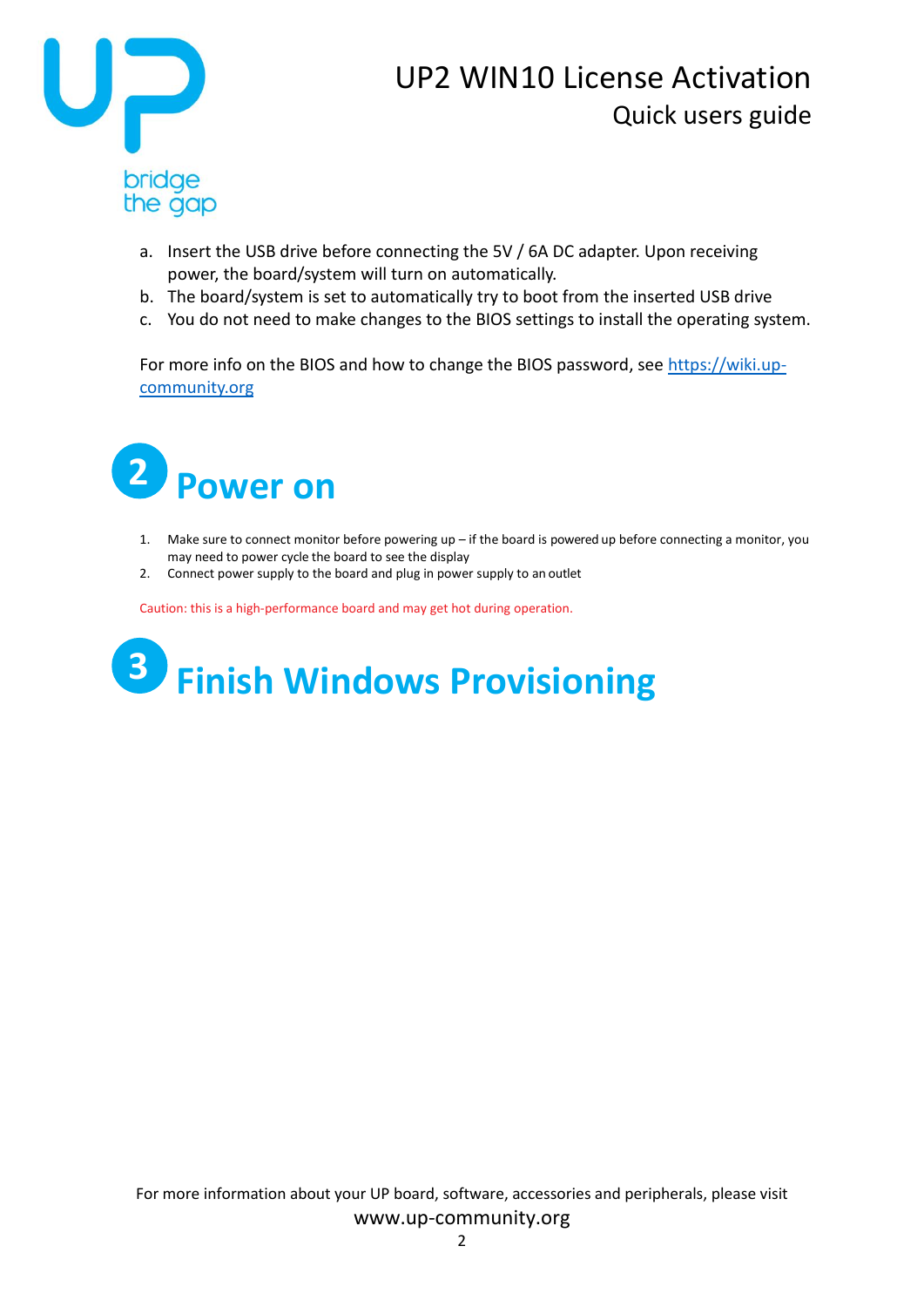

## UP2 WIN10 License Activation Quick users guide

## **Windows License Activation 4**

| i.                                                                        | Right click on "This PC", then click "Properties"                                                                    |                    |    |                 |                                                   |                |   |           |
|---------------------------------------------------------------------------|----------------------------------------------------------------------------------------------------------------------|--------------------|----|-----------------|---------------------------------------------------|----------------|---|-----------|
| المنا<br>$\sim$                                                           | $\frac{1}{2}$ This PC                                                                                                |                    |    |                 |                                                   |                | α | ×         |
| File                                                                      | Computer<br>View                                                                                                     |                    |    |                 |                                                   |                |   | ∞ ๏       |
|                                                                           | > This PC >                                                                                                          |                    |    |                 | $\vee$ 0                                          | Search This PC |   | $\varphi$ |
| <b>Quick access</b><br>$\checkmark$                                       |                                                                                                                      | $\vee$ Folders (7) |    |                 |                                                   |                |   |           |
| Desktop                                                                   | À<br>$\mathcal{R}$                                                                                                   | 3D Objects         |    | Desktop         |                                                   |                |   |           |
| Downloads<br>Documents<br>$\mathcal{A}$<br>Documents<br>$=$ Pictures<br>À |                                                                                                                      |                    |    | Downloads       |                                                   |                |   |           |
| Music<br>ħ<br>Videos                                                      |                                                                                                                      | Music              |    | <b>Pictures</b> |                                                   |                |   |           |
| OneDrive<br>This R <sup>-1</sup>                                          | Expand                                                                                                               | Videos             |    |                 |                                                   |                |   |           |
| Netw                                                                      | Manage<br>Pin to Start<br>Map network drive<br>Open in new window<br>Pin to Quick access<br>Disconnect network drive |                    | GB | UDF             | DVD Drive (D:) ESD-ISO<br>0 bytes free of 3.81 GB |                |   |           |
|                                                                           | Add a network location                                                                                               |                    |    |                 |                                                   |                |   |           |
|                                                                           | Delete<br>Rename                                                                                                     |                    |    |                 |                                                   |                |   |           |
| 9 items                                                                   | Prograties                                                                                                           |                    |    |                 |                                                   |                |   | 旧篇        |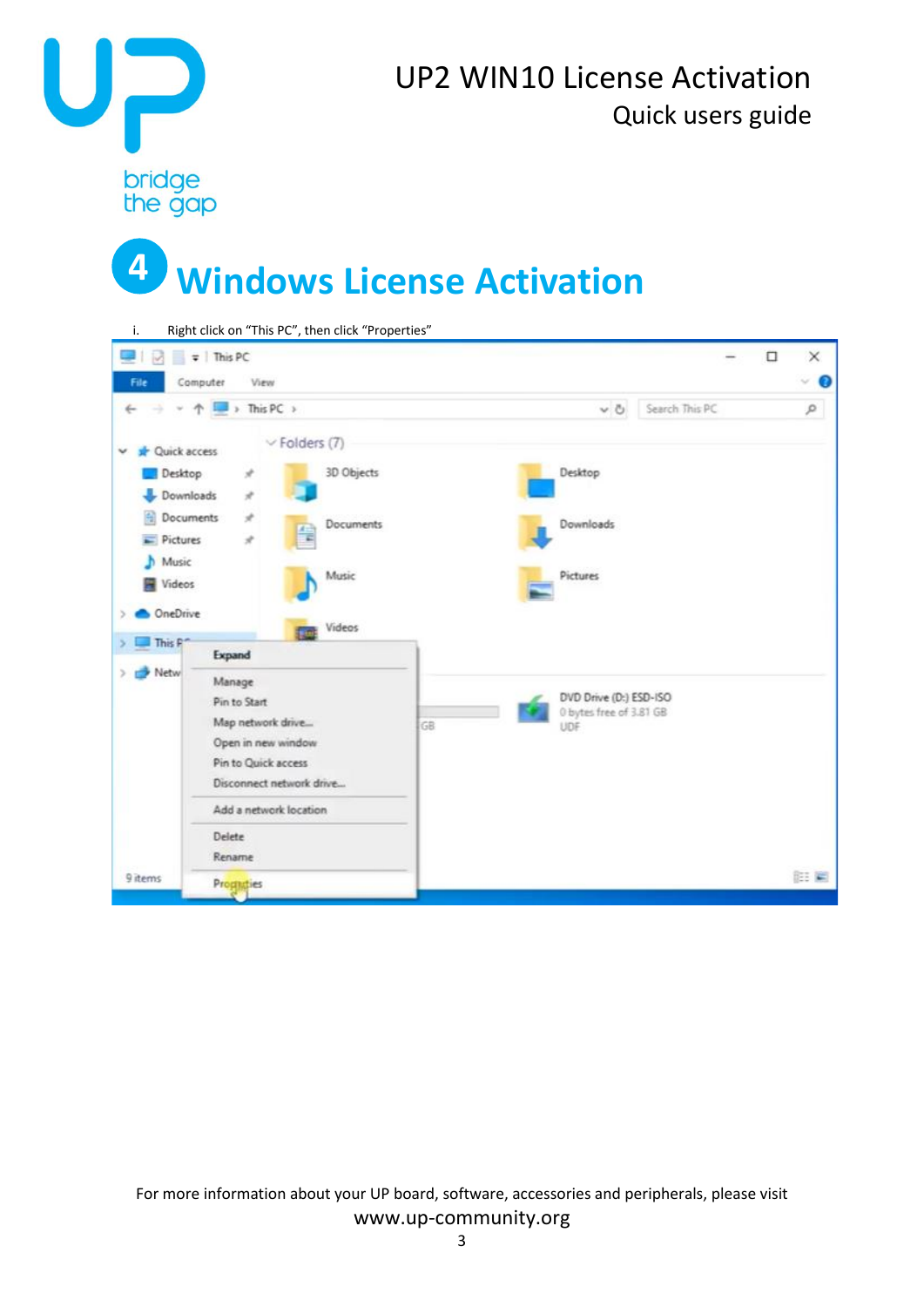# UP

## UP2 WIN10 License Activation Quick users guide

# bridge<br>the gap

| ii.                                          | Click on "Activate Windows"                        |                                                                     |                  |                      |             |
|----------------------------------------------|----------------------------------------------------|---------------------------------------------------------------------|------------------|----------------------|-------------|
| System                                       |                                                    |                                                                     |                  |                      | $\Box$<br>X |
| Control Panel > System and Security > System |                                                    |                                                                     | V Õ              | Search Control Panel | ٩           |
| <b>Control Panel Home</b>                    | View basic information about your computer         | Window Snip                                                         |                  |                      | 2           |
| Device Manager                               | Windows edition                                    |                                                                     |                  |                      |             |
| Remote settings                              | Windows 10 Enterprise LTSC                         |                                                                     |                  |                      |             |
| System protection                            | © 2018 Microsoft Corporation. All rights reserved. |                                                                     |                  | <b>Windows10</b>     |             |
| Advanced system settings                     |                                                    |                                                                     |                  |                      |             |
|                                              | System                                             |                                                                     |                  |                      |             |
|                                              | Processor:                                         | Intel(R) Core(TM) i7-8665UE CPU @ 1.70GHz 1.99 GHz                  |                  |                      |             |
|                                              | Installed memory (RAM):                            | 16.0 GB (15.9 GB usable)                                            |                  |                      |             |
|                                              | System type:                                       | 64-bit Operating System, x64-based processor                        |                  |                      |             |
|                                              | Pen and Touch:                                     | No Pen or Touch Input is available for this Display                 |                  |                      |             |
|                                              | Computer name, domain, and workgroup settings      |                                                                     |                  |                      |             |
|                                              | Computer name:                                     | DESKTOP-QQSODMT                                                     |                  | Change settings      |             |
|                                              | Full computer name:                                | DESKTOP-QQSODMT                                                     |                  |                      |             |
|                                              | Computer description:                              |                                                                     |                  |                      |             |
|                                              | Workgroup:                                         | <b>WORKGROUP</b>                                                    |                  |                      |             |
|                                              | <b>Windows activation</b>                          |                                                                     |                  |                      |             |
|                                              |                                                    | Windows is not activated. Read the Microsoft Software License Terms |                  |                      |             |
|                                              | Product ID: 00424-80000-00000-AAOEM                |                                                                     | Activate Windows |                      |             |
|                                              |                                                    |                                                                     |                  |                      |             |
| See also                                     |                                                    |                                                                     |                  |                      |             |
| Security and Maintenance                     |                                                    |                                                                     |                  |                      |             |

### iii. Click on "Change product key" $\Box$  $\overline{\mathbf{x}}$ Settings ÷. டு Home Activation Find a setting Windows Edition Windows 10 Enterprise LTSC Edition Windows 10 Enterprise LIS<br>Activation Windows is not activated **Undate & Security** Product Key XXXXX-XXXXX-XXXXX-XXXXX-P39PB C Windows Update The can't activate Windows on this device right now. You can try<br>activating again later or go to the Store to buy genuine Windows. Error<br>code: 0xC004F025 凸 Delivery Optimization code: UXCO04FU25<br>If you're having problems with activation, select Troubleshoot to try and<br>fix the problem. Windows Security  $\mathscr{P}$  Troubleshoot  $\overline{\uparrow}$  Backup  $\mathscr{P}$  Troubleshoot Activate Windows now <sup>1</sup> Recovery Running a non-genuine copy of Windows can put you at greater risk for<br>viruses and other security threats.  $\odot$  Activation To get genuine Windows, enter a different product key. If you don't have<br>one, contact your system administrator.  $A$  Find my device C<sub>3</sub> Change product key  $\mathbb{I}$  For developers Windows Insider Program